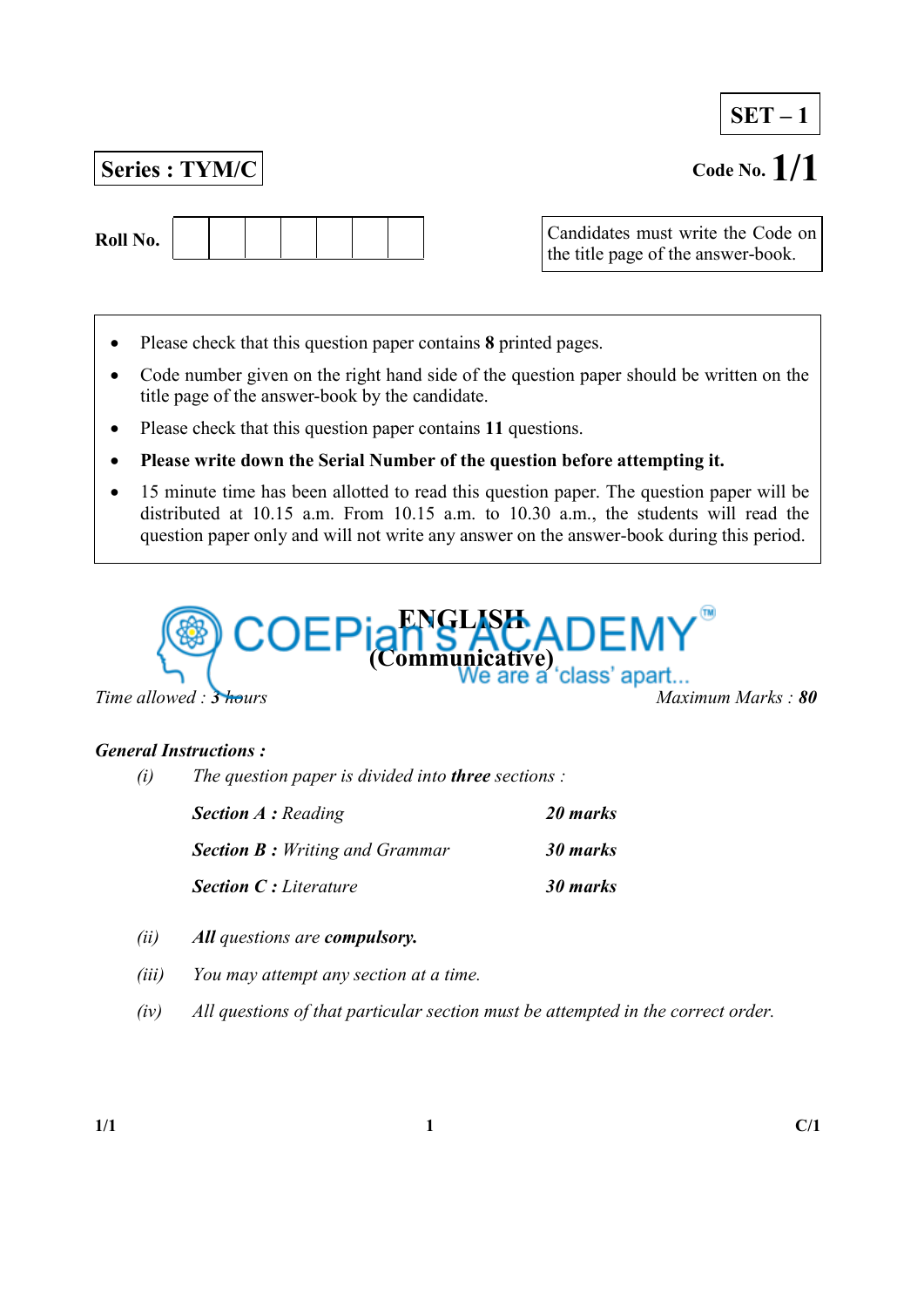#### SECTION – A

#### (Reading) 20

1. Read the passage given below and answer any eight of the questions that follow :  $1 \times 8 = 8$ 

 Thornfield Hall was a large gentleman's house in the country, near a town called Millcote. There, after my sixteen-hour journey, I was welcomed by Mrs. Fairfax. She was a little old lady, dressed in black, who seemed glad to have someone else to talk to, apart from the servants. Although the house was dark and frightening, with its big rooms full of heavy furniture, I was excited at being in a new place, and looked forward to my new life there, working for kind Mrs. Fairfax.

 But I was surprised to discover on my first full day at Thornfield that Mrs. Fairfax was not in fact the owner, as I had assumed, but the housekeeper, and that my new master was a Mr. Rochester, who was often away from home. My pupil was a girl called Adèle, seven or eight years old, who was born in France and could hardly speak English. Luckily I had learnt French very well at Lowood, and had no difficulty in communicating with your Adèle, a pretty, cheerful child. It appeared that Mr. Rochester, who had known Adèle and her mother very well, had brought Adèle back to England to live with him after her mother had died. I taught her for several hours every day in the library, although it was not easy to make her concentrate on anything for long, as she was clearly not used to the discipline of lessons.

 One day I took the opportunity of asking Mrs. Fairfax a few questions about Mr. Rochester, as I was curious about him, and the little housekeeper seemed happy to talk.

'Is he liked by most people ?' was my first question.

 'Oh yes, his family have always been respected here. They've owned the land around here for years,' she replied.

'But do you like him ? What is his character like ?'

 'I have always liked him, and I think he's a fair master to his servants. He's a little peculiar, perhaps. He's travelled a lot, you know. I expect he's clever, but I can't tell, really.'

'What do you mean, peculiar ?' I asked, interested.

 It's not easy to describe. You're never sure whether he's serious or joking. You don't really understand him, at least I don't. But that doesn't matter, he's a very good master.'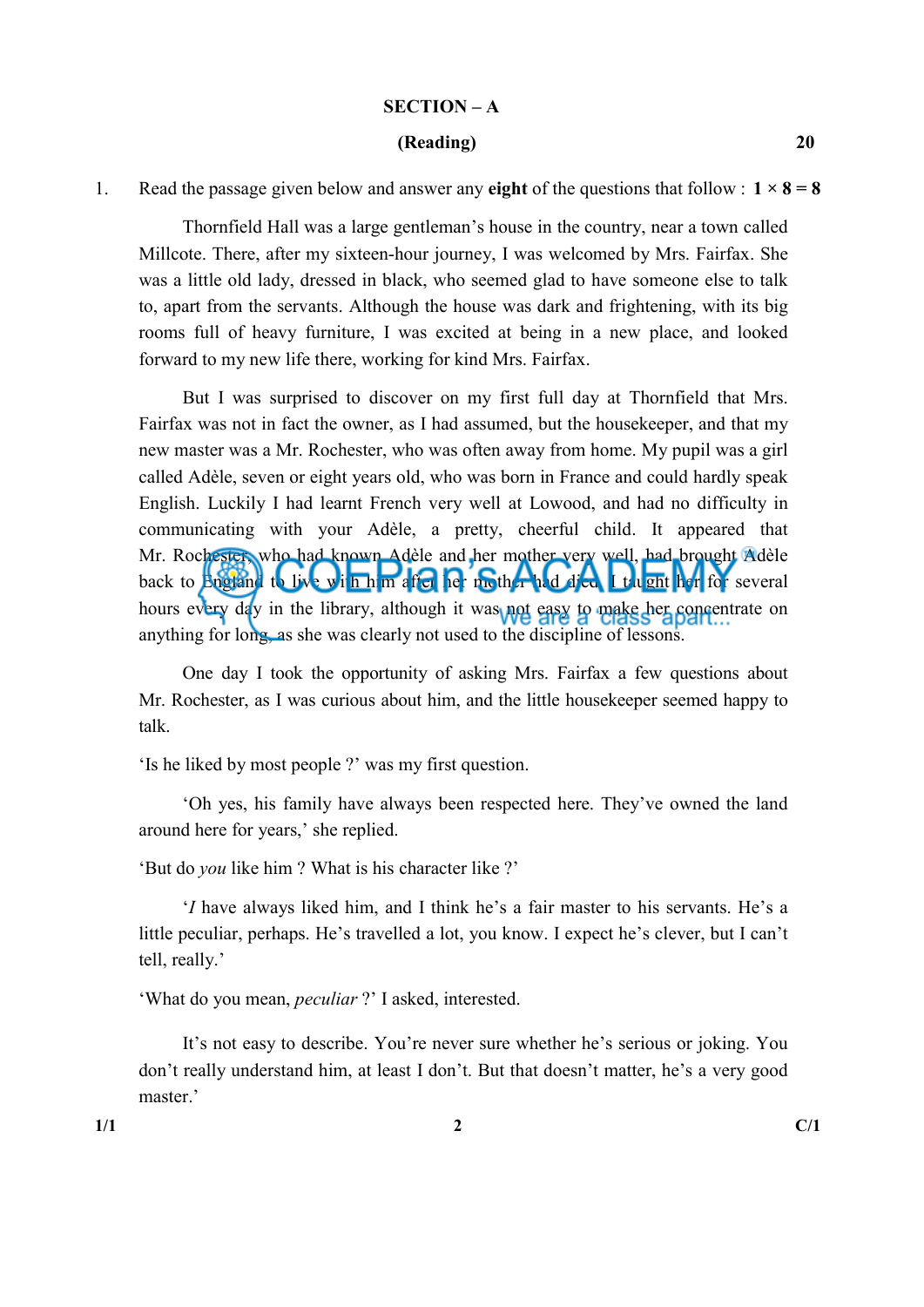- (a) Why was Mrs. Fairfax glad to receive the narrator ?
- (b) Why was the narrator excited ?
- (c) What wrong assumption was made by her ?
- (d) Why had she come to Thornfield Hall ?
- (e) How do we know that Mr. Rochester was a man of noble nature ?
- (f) Why was it difficult to make Adèle study for long hours ?
- (g) Why was Mr. Rochester liked by most people ?
- (h) What was peculiar about the nature of Mr. Rochester ?
- (i) How does the narrator describe Adèle ?
- 2. Read the passage given below : 12

 People who smoke are being hounded out of all public places – offices, restaurants, educational institutions, buses, trains etc. Away from home now it is becoming nearly impossible to find a place to smoke. Growing restrictions and the fear of various diseases caused by tobacco are prompting many smokers to stop smoking. 19 states in the U.S. have made laws against smoking. The a' class' apart...

 Taxes on tobacco products are being raised. Smoking is banned at several places. Still the number of smokers is rising in India. More than 25 crore people in India are addicted to tobacco. And according to a WHO report around half of them will die of tobacco related diseases. Unfortunately most people in India still need a strict warning based on a test report before they decide to give up smoking. Patients too seek medical help only after they show serious symptoms of an illness. Some hospitals have set up centres to identify risk factors among the young so that they can take preventive measures like giving up smoking early in life.

 Tobacco is the second biggest cause of death in the world. It is responsible for the death of five crore people each year all over the world. Half of the people who are addicted to tobacco will ultimately be killed by this addiction. Many people get rid of this habit on their own and those who are willing to, but can't, go to de addiction centres. These centres use counselling, nicotine replacement therapy and prescriptive drugs to deal with withdrawal problems.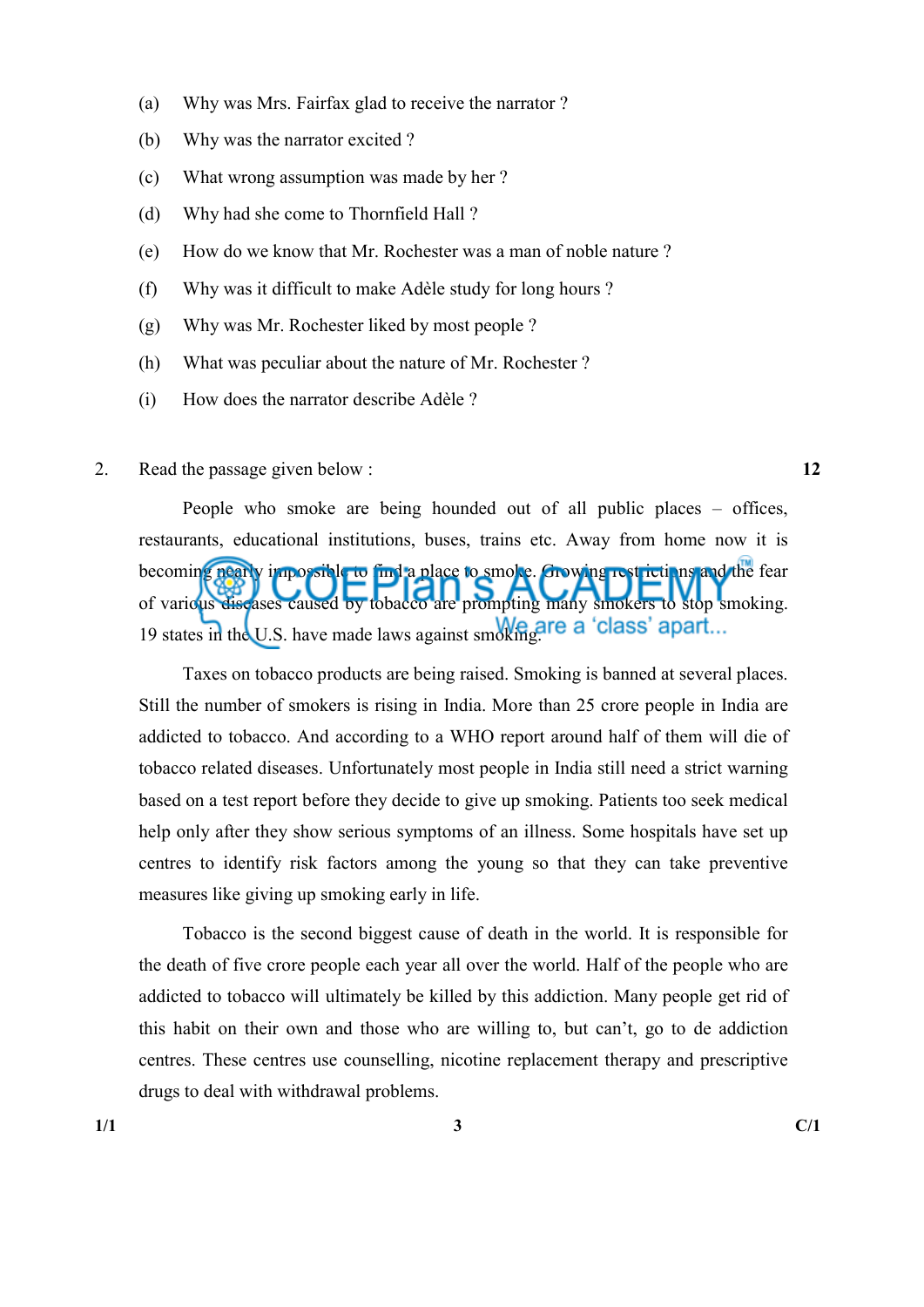Quitting cold turkey – stopping the use of tobacco at once – works well but only for those who have control and determination to quit.

- (2.1) On the basis of your understanding of the passage answer any four of the following questions :  $2 \times 4 = 8$ 
	- (a) For which two reasons do smokers give up smoking ?
	- (b) Name two steps taken in India against smoking.
	- (c) Why is the situation unfortunate in India ?
	- (d) How do people get rid of smoking ?
	- (e) What does 'cold turkey' mean ?

(2.2) Complete any two of the following statements :  $1 \times 2 = 2$ 

In the U.S. Dig rates have passed laws against smoking. (g) In India one can't smoke at  $a$  **We are a 'class' apart...** (h) Tobacco is the biggest killer in the world.

- (2.3) Choose the meanings of the given words/phrases from the options that follow each word/phrase : (any two)  $1 \times 2 = 2$ 
	- (i) hounded out
		- (i) driven out (ii) given out
		- (iii) washed (iv) endangered
	- (j) restrictions
		- (i) checks (ii) imitations
		- (iii) failures (iv) defeats
	- (k) prompting
		- (i) abusing (ii) initiating
		- (iii) empowering (iv) encouraging
			-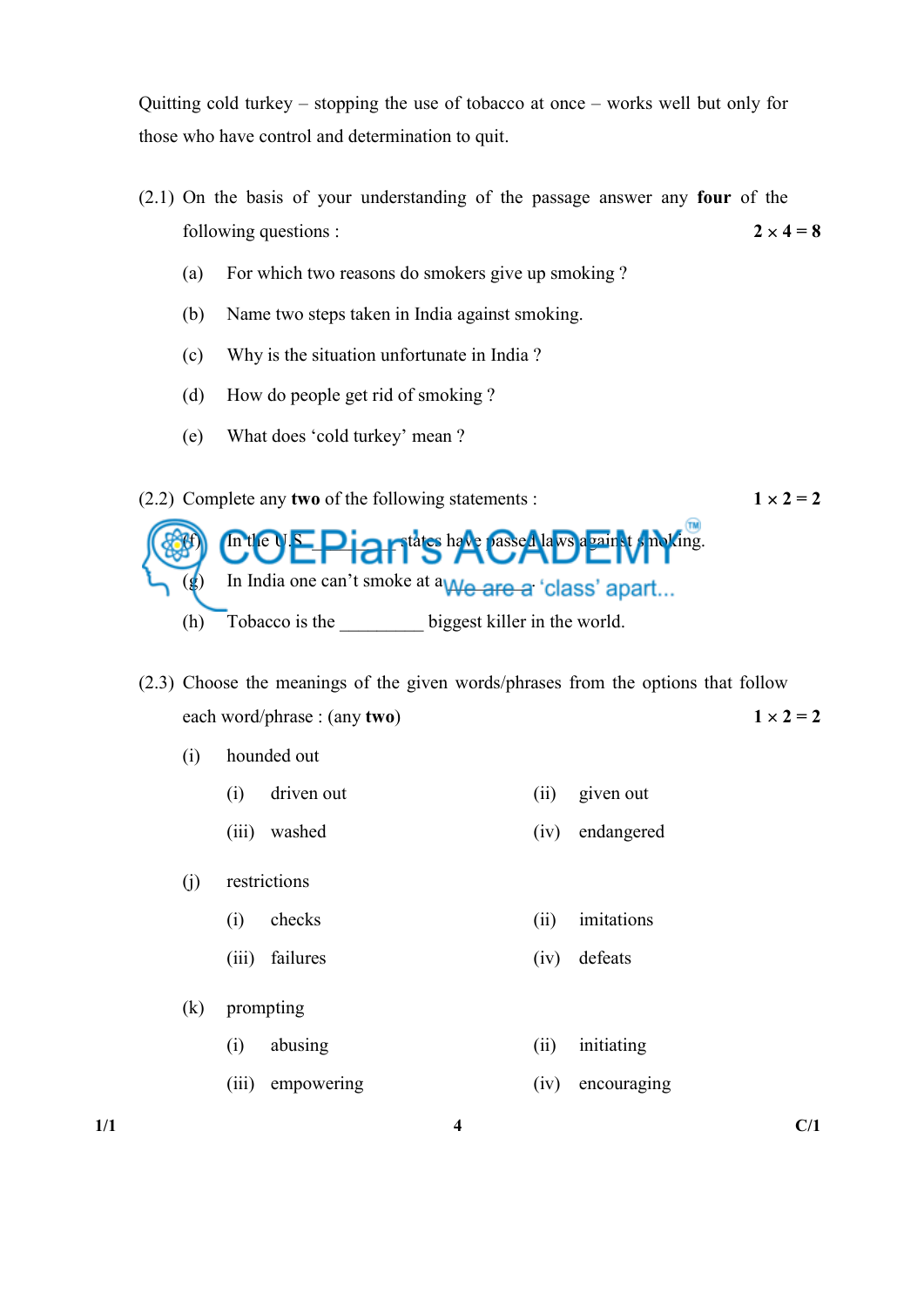#### SECTION – B

#### (Writing and Grammar) 30

- 3. You are Arun/Anita, 22 New Light Colony, Guwahati. The park in your colony has not been maintained properly for quite some time. Write a letter in 100-120 words to the Chief Officer, Horticulture Dept. complaining against the park incharge for not doing his duty properly. You may use the following points : 8
	- boundary wall broken
	- flower beds but no flowers
	- no proper cutting of hedges

#### OR

 You are Ms. Alka Rao, librarian S.J. Public School, Guntur. Place an order in 100-120 words with Janatha Book Store, Station Road, Chennai for 5 copies each of 4 books (name any four) which students of class X need for reference. Ask for a discount and an early delivery.

4. Write a story in 200-250 words based on the following clues : 10 A house full of rats – happy – a cat comes – rats in danger – how to warn – a small rat – tie a bell – bell ringing – warning – an elder rat – who will bell the cat ?

OR

 It was a dark night. We had lost our way among the fields. Then I saw a light in the distance. We started walking in that direction......

5. Complete the paragraph given below by filling in the blanks with the help of options that follow :  $1 \times 4 = 4$ 

Rakesh  $(a)$  not quarrel with anyone in  $(b)$  jail. Then one day I saw him  $(c)$  his cool. In his ward  $(d)$  was a youngman  $(e)$  did not look like a criminal. (a) (i) do (ii) does (iii) did (iv) doing (b) (i) a (ii) an (iii) the (iv) some (c) (i) lose (ii) loses (iii) lost (iv) losing

- (d) (i) there (ii) their (iii) here (iv) nowhere
- (e) (i) which (ii) who (iii) that (iv) whose

 $1/1$  C/1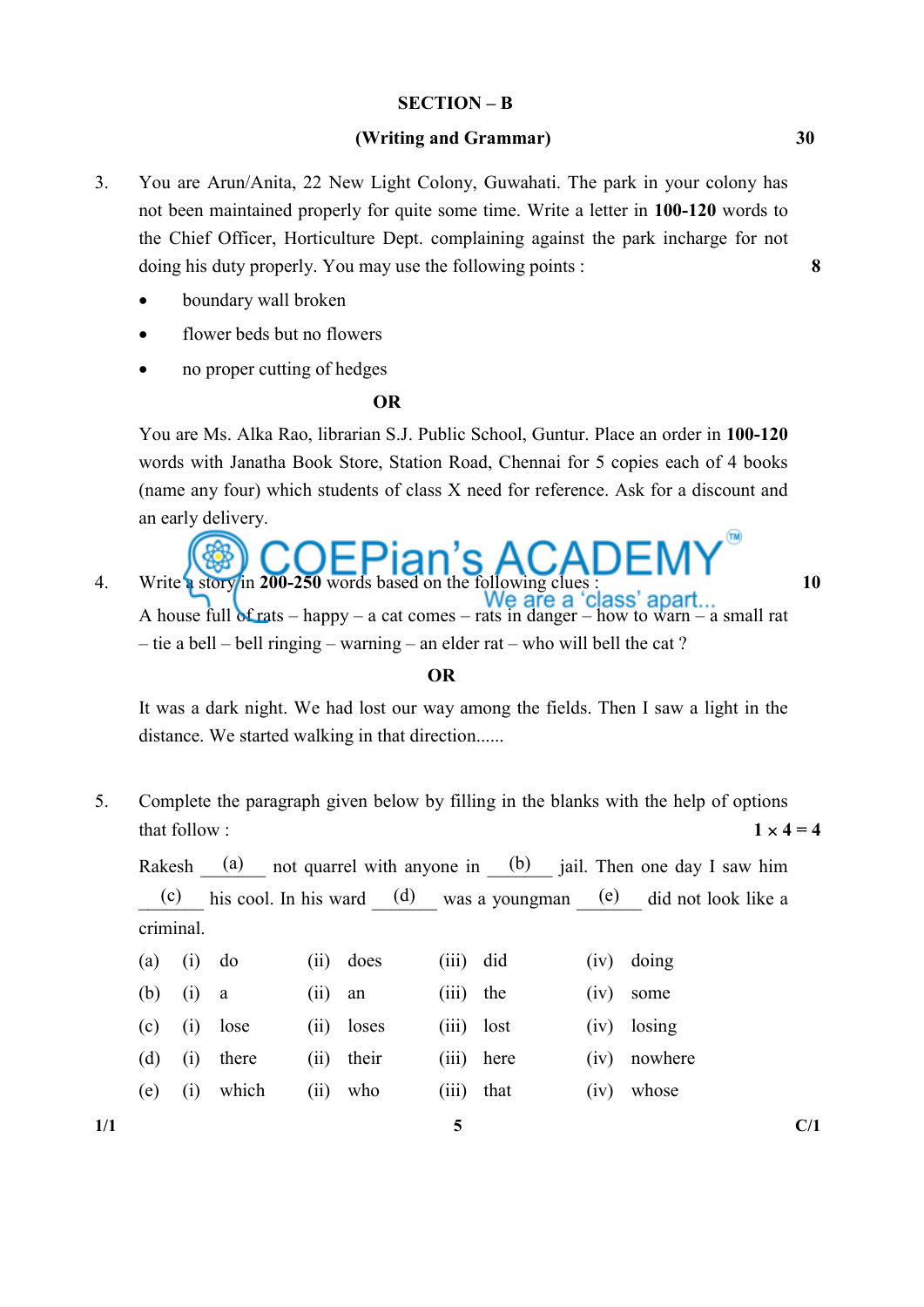6. The following paragraph has not been edited. There is an error in each line. Identify the error, write it and its correction as shown in the example : (any four)  $1 \times 4 = 4$ 

|                                      |      |      | Error Correction |
|--------------------------------------|------|------|------------------|
| People always take pity on Reddy.    | e.g. | take | took             |
| He was a victim on an acid attack.   | (a)  |      |                  |
| He was very young hard eleven        | (b)  |      |                  |
| years old. People will say, "What'll | (c)  |      |                  |
| he do in life? What is go to         | (d)  |      |                  |
| happen to him when we had gone?"     | (e)  |      |                  |

7. Rearrange the following words/phrases to form meaningful sentences. (any four)



- (b) at the  $\angle$  waves / were / rising and falling / they / looking
- (c) a boat / a wave / they / top of / saw / on the
- (d) the wave / up and down / was / with / it / going
- (e) in the / two men / there / sitting / were / boat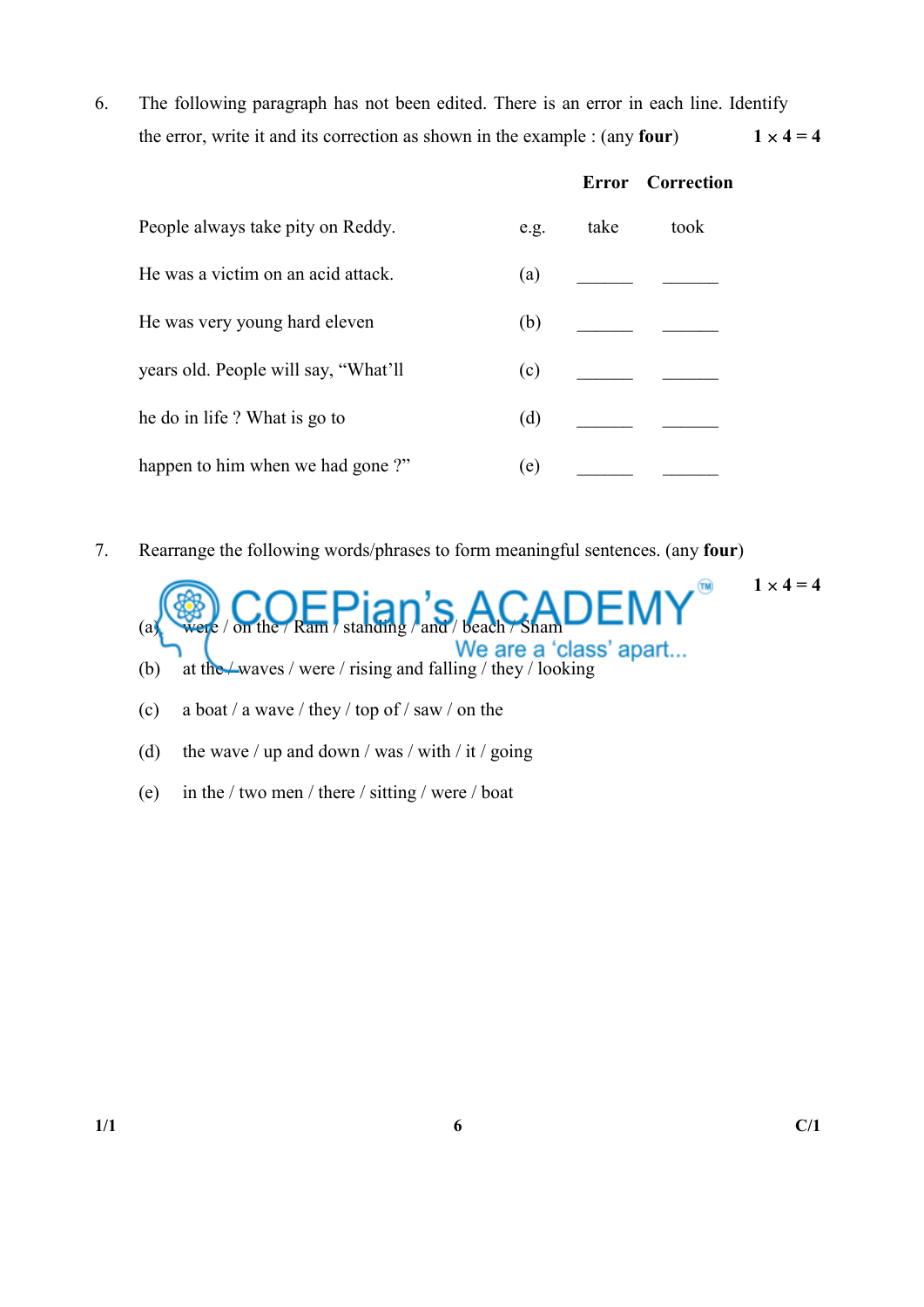#### SECTION – C

#### (Literature) 30

8. Read the extract given below and answer the questions that follow :  $1 \times 4 = 4$ 

 Naresh Dutt cast an appraising look at Patol Babu and gave a nod. 'Oh yes', he said. 'There is no doubt about that. By the way, the shooting takes place tomorrow morning'.

- (a) Who is Naresh Dutt ?
- (b) Why has he come to meet Patol Babu ?
- (c) What do his words 'Oh yes' mean ?
- (d) What is meant by 'shooting' ?

#### OR

But I am constant as the northern star,

Of whose true-fix'd and resting quality

- There is no fellow in the firmament.<br>(a)  $\left(\begin{matrix} 1 & 0 \\ 0 & 0 \end{matrix}\right)$  the speaker  $\mathbb{P}$  Pian's ACADEMY (a) Who is the speaker ? We are a 'class' apart...
- (b) What is the northern star?
- (c) What is special about it ?
- (d) What is firmament ?

#### 9. Answer any four of the following in 30-40 words each :  $2 \times 4 = 8$

- 
- (a) Why didn't Luigi, the driver, approve of Nicola and Jacopo ?
- (b) Who was Ali ? Why did he go daily to the post office ?
- (c) "My name is Ozymandias, king of kings." What does Ozymandias mean by 'king of kings' ?
- (d) Why did the narrator feel sorry after throwing a stick at the snake ?
- (e) How does Mrs. Slatter plan to outshine the Jordons ? Why ?
-